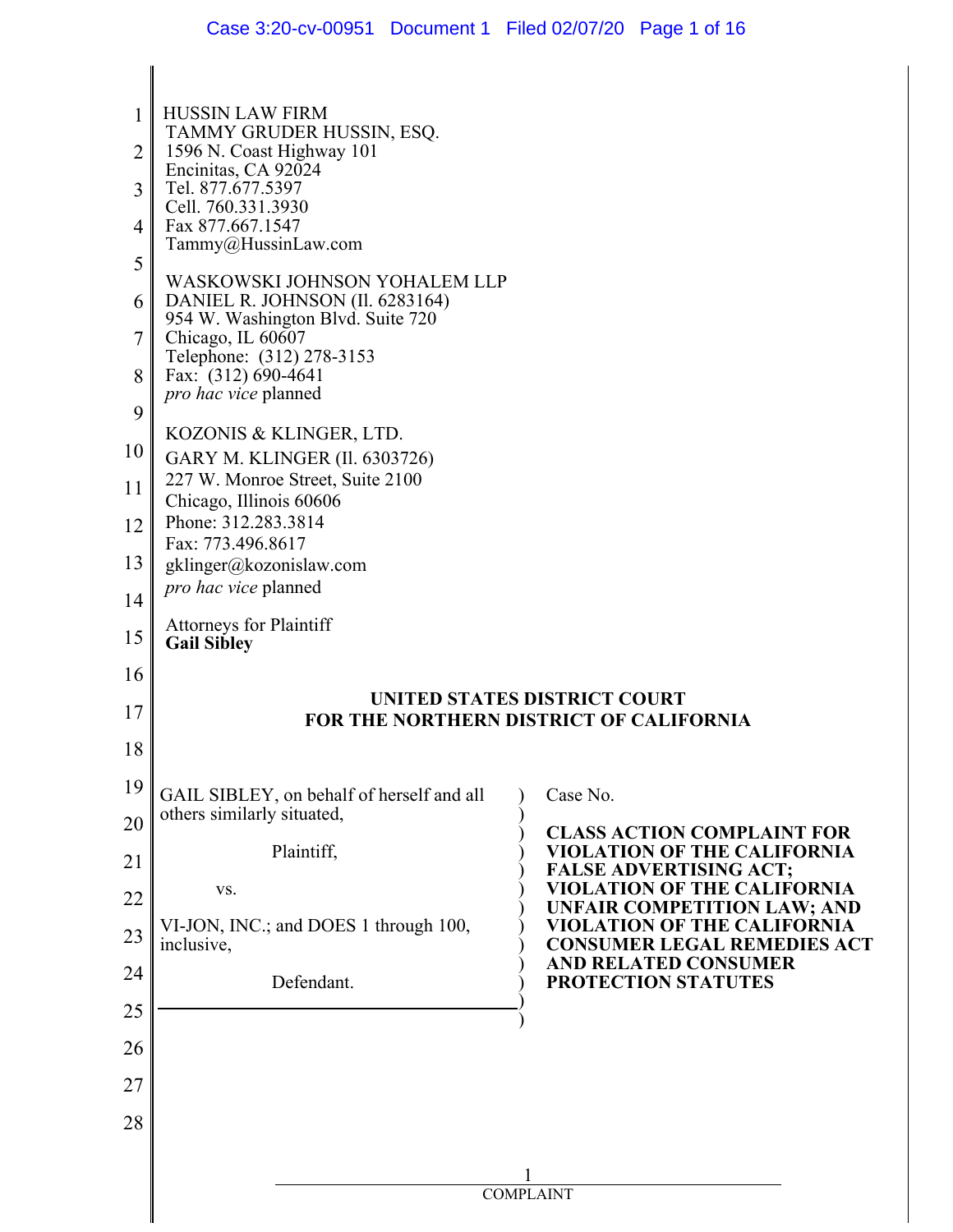1 2 3 Plaintiff Gail Sibley ("Plaintiff"), on behalf of herself and those similarly situated, based on information, belief and investigation of her counsel, except for information based on her personal knowledge, complains and alleges as follows against Defendant Vi-Jon, Inc. ("Defendant"):

### **INTRODUCTION**

5 6 7 8 9 1. This case addresses Defendant's unlawful, unfair and deceptive business practices connected with the advertising, marketing, and sales of Germ-X, an alcohol-based hand sanitizer. 1 Germ-X is advertised, marketed, and sold as a product that will prevent or reduce human infection from the flu and other viruses. However, Defendant has no reliable studies to make such a representation.

10 11 12 13 14 15 2. On January 17, 2020, the United States Food & Drug Administration (the "FDA") issued a warning letter to GOJO Industries, Inc. ("GOJO") regarding its representations that Purell, another alcohol-based hand sanitizer could be used to prevent the flu. In that letter, the FDA stated that it is not aware of "any adequate and well-controlled studies" supporting a representation that alcohol-based hand sanitizers produce a clinical reduction in infection or disease of the flu or other viruses.

16 17 18 19 3. Purell and Germ-X have the same active ingredient, ethyl alcohol. Purell has the same or higher levels of ethyl alcohol than Germ-X. Accordingly, the FDA's point in its letter to GOJO about the lack of reliable evidence that alcohol-based hand sanitizers prevent infection from the flu and other viruses applies equally to Germ-X, if not more so.

20 21 22 23 4. For years, Defendant has been building its brand as a product that prevents humans from getting the flu and other viruses. Its posts on social media show pictures and include captions and links to suggestions that Germ-X will produce a clinical reduction in infection or disease of the flu or other viruses. And, Defendant's advertising works.

24 25 5. Plaintiff purchased Germ-X because of Defendant's advertising and branding, which suggest that Germ-X will reduce infection and the disease of the flu and other viruses.

26

4

<sup>27</sup>  $<sup>1</sup>$  "Germ-X" is defined herein as the alcohol-based hand sanitizer product line offered by Defendant, which</sup> includes but is not necessarily limited to the following: Germ-X® Aloe Hand Sanitizer, Germ-X® Advanced

<sup>28</sup> Aloe Hand Sanitizer, Germ-X® Original Hand Sanitizer and Germ-X® Original Advanced Hand Sanitizer, and "Germ Blaster".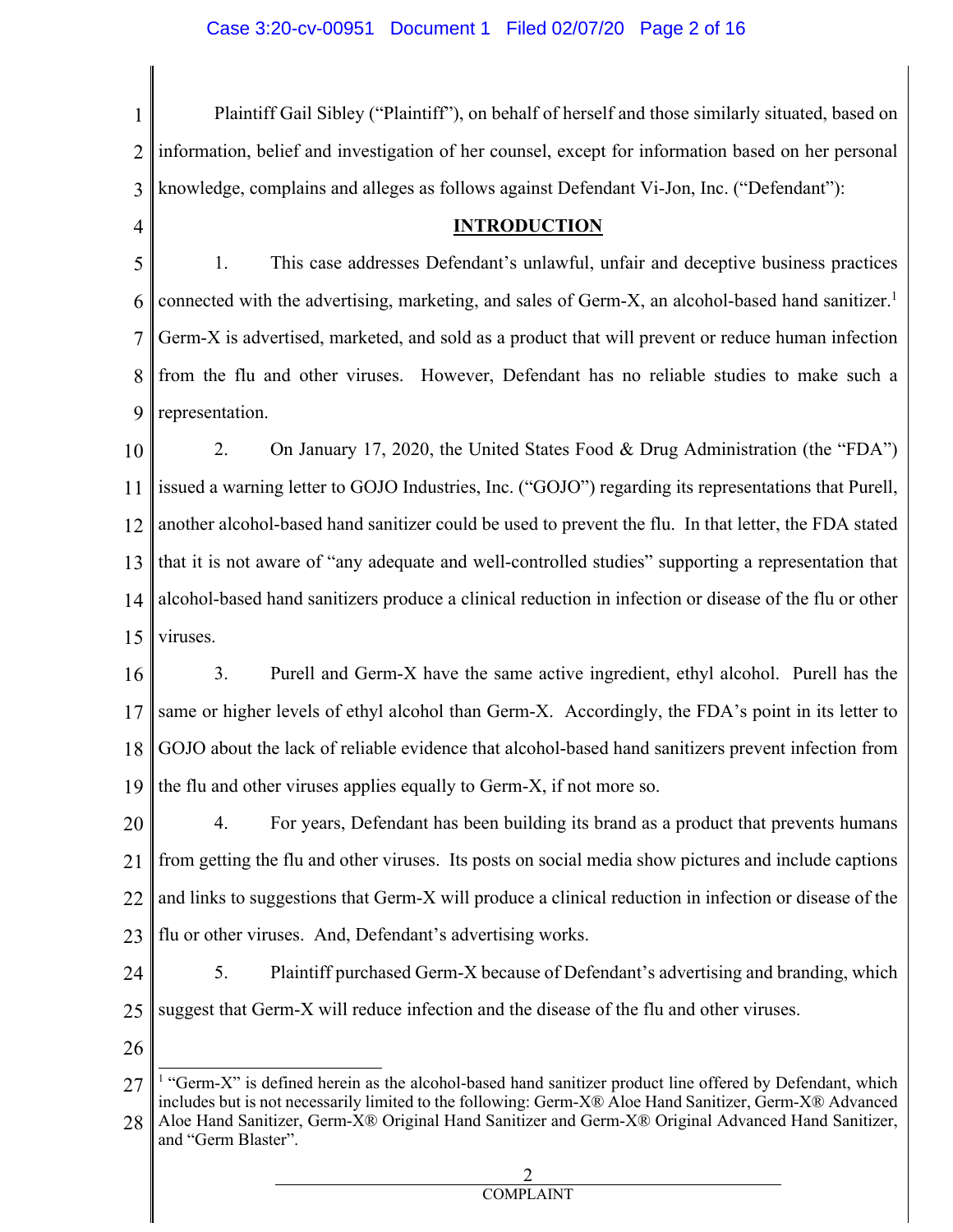| 1              | However, like the hundreds of thousands, if not millions, of other consumers who<br>6.                 |  |
|----------------|--------------------------------------------------------------------------------------------------------|--|
| $\overline{2}$ | purchased Germ-X, Plaintiff received only the dangerous, false confidence that accompanies a           |  |
| 3              | product without reliable studies to support its claim of flu and virus infection prevention.           |  |
| $\overline{4}$ | <b>PARTIES</b>                                                                                         |  |
| 5              | Plaintiff Gail Sibley is resident of San Francisco, California. She purchased and used<br>7.           |  |
| 6              | Germ-X in San Francisco, California.                                                                   |  |
| 7              | Vi-Jon, Inc. is a Tennessee corporation with its principal place of business in St. Louis,<br>8.       |  |
| 8              | Missouri. It manufactures, distributes, and sells Germ-X in California and around the country          |  |
| 9              | through retailers, including retailers that it directs purchasers to from its own website.             |  |
| 10             | The true names and capacities, whether individual, corporate, associate, or otherwise,<br>9.           |  |
| 11             | of defendants DOES 1 through 100, inclusive, are unknown to Plaintiff, who therefore sues said         |  |
| 12             | defendants by such fictitious names. Plaintiff is informed and believes and thereon alleges that each  |  |
| 13             | of the defendants designated as a DOE is legally responsible in some manner for the events and         |  |
| 14             | happenings herein referred to, and legally caused the injury and damages as herein alleged. At such    |  |
| 15             | time that said defendants' true names become known to Plaintiff, she will ask leave of this Court to   |  |
| 16             | amend this Complaint to insert said true names and capacities.                                         |  |
| 17             | 10.<br>Vi-Jon, Inc. and DOES 1 through 100 are collectively referred to herein as                      |  |
| 18             | "Defendant."                                                                                           |  |
| 19             | <b>JURISDICTION AND VENUE</b>                                                                          |  |
| 20             | This Court has jurisdiction over the claims asserted herein individually and on behalf<br>11.          |  |
| 21             | of the Classes pursuant to 28 U.S.C. § 1332(d)(2). Subject matter jurisdiction is proper because: (1)  |  |
| 22             | the amount in controversy in this class action exceeds five million dollars, exclusive of interest and |  |
| 23             | costs; and (2) a substantial number of the Class Members are citizens of a state different from that   |  |
| 24             | of Defendant Vi-Jon, Inc. The amount in controversy exceeds \$5,000,000 for Plaintiff and Class        |  |
| 25             | Members collectively, exclusive of interest and costs, because of the combined purchase price or       |  |
| 26             | premium paid by Plaintiff and the Class Members for Germ-X, and the profits kept by Defendant          |  |
| 27             | from such transactions due to the conduct alleged herein.                                              |  |
| 28             |                                                                                                        |  |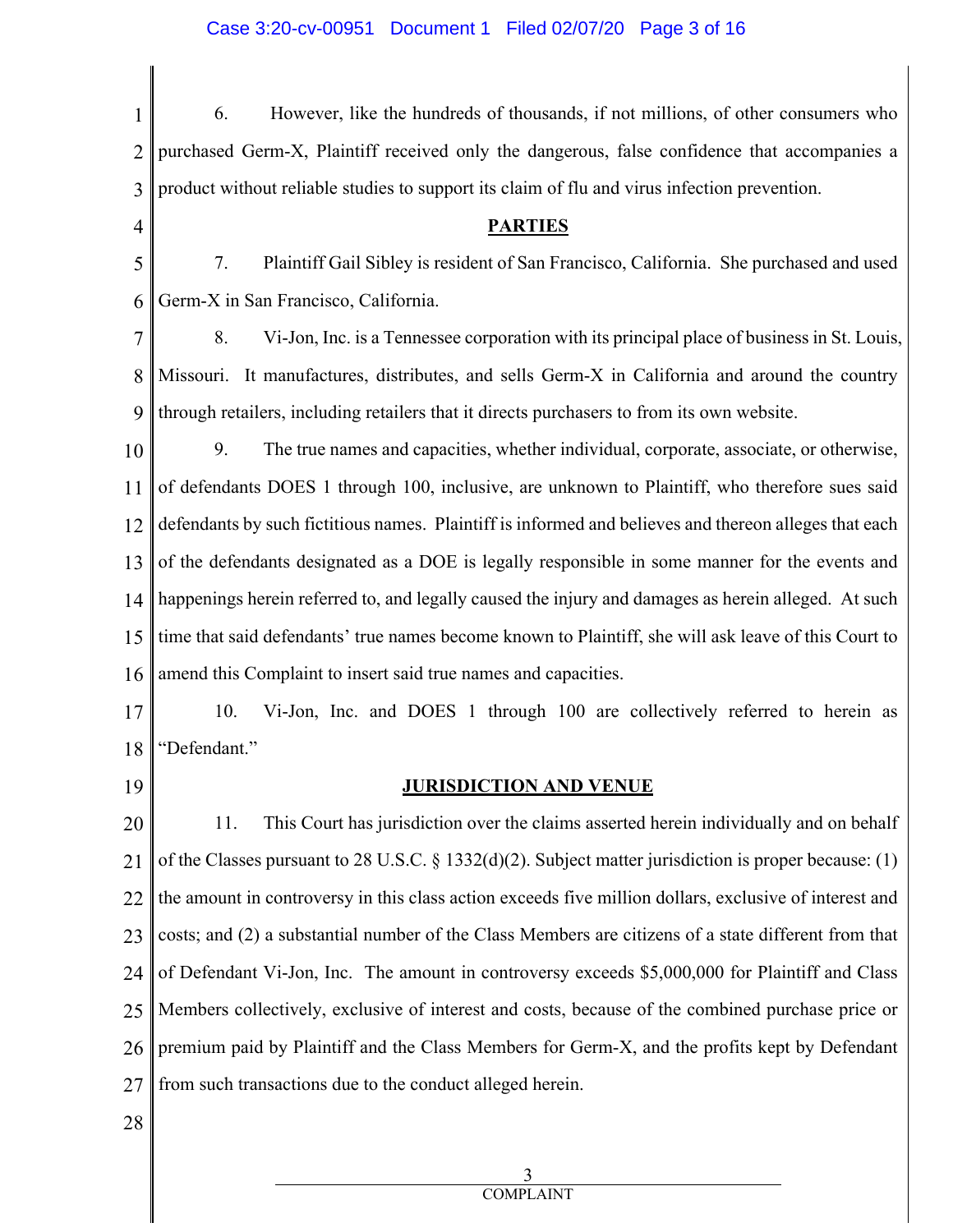1 2 3 4 5 6 12. This Court has jurisdiction over Defendant because it is a corporation or other entity that has sufficient minimum contacts in California or otherwise intentionally avails itself of the California market either through the distribution, sale or marketing of Germ-X in the State of California, or through its retailers which sold Germ-X to Plaintiff in California, so as to render the exercise of jurisdiction over it by the California courts consistent with traditional notions of fair play and substantial justice.

7 8 13. Venue is proper pursuant to 28 U.S.C. § 1391(a) because a substantial part of the events or omissions giving rise to the claim occurred in this District.

9 10 11 14. **Intradistrict Assignment** (L.R. 3-2(c) and (d) and 3.5(b)): This action arises in San Francisco County, in that a substantial part of the events which give rise to the claims asserted herein occurred in San Francisco County.

12

28

**FACTS**

13 14 15 15. Defendant manufactures, markets, advertises, and sells Germ-X, which is a product line of alcohol-based hand sanitizers. Defendant sells Germ-X across the country through online retailers and brick and mortar stores.

16 17 18 16. Germ-X's brand is strong and its reach is impressive. It is used in people's homes, shopping areas, airports, schools, and carried around by Class Members in school backpacks, purses, and briefcases.

19 20 21 17. Defendant uses its advertising and marketing to connect consumers' fear with the concept of prevention and then finally, with Germ-X. The advertising and marketing consistently include all three elements: Flu, prevention, and Germ-X.

22 23 18. On Amazon.com, Germ-X product pages contain a "message from the manufacturer" which states:

24 25 26 We're on a mission to help prevent the spread of germs. Let's face it  $$ where there are people, there are germs. So we make Germ-X products that go wherever you do. Whether you're looking to fight germs in the classroom, office, or home, our fast-acting hand sanitizers come in forms to fit your every need during the cold and flu season.

27 (See Retailer Screenshots attached as Exhibit A.)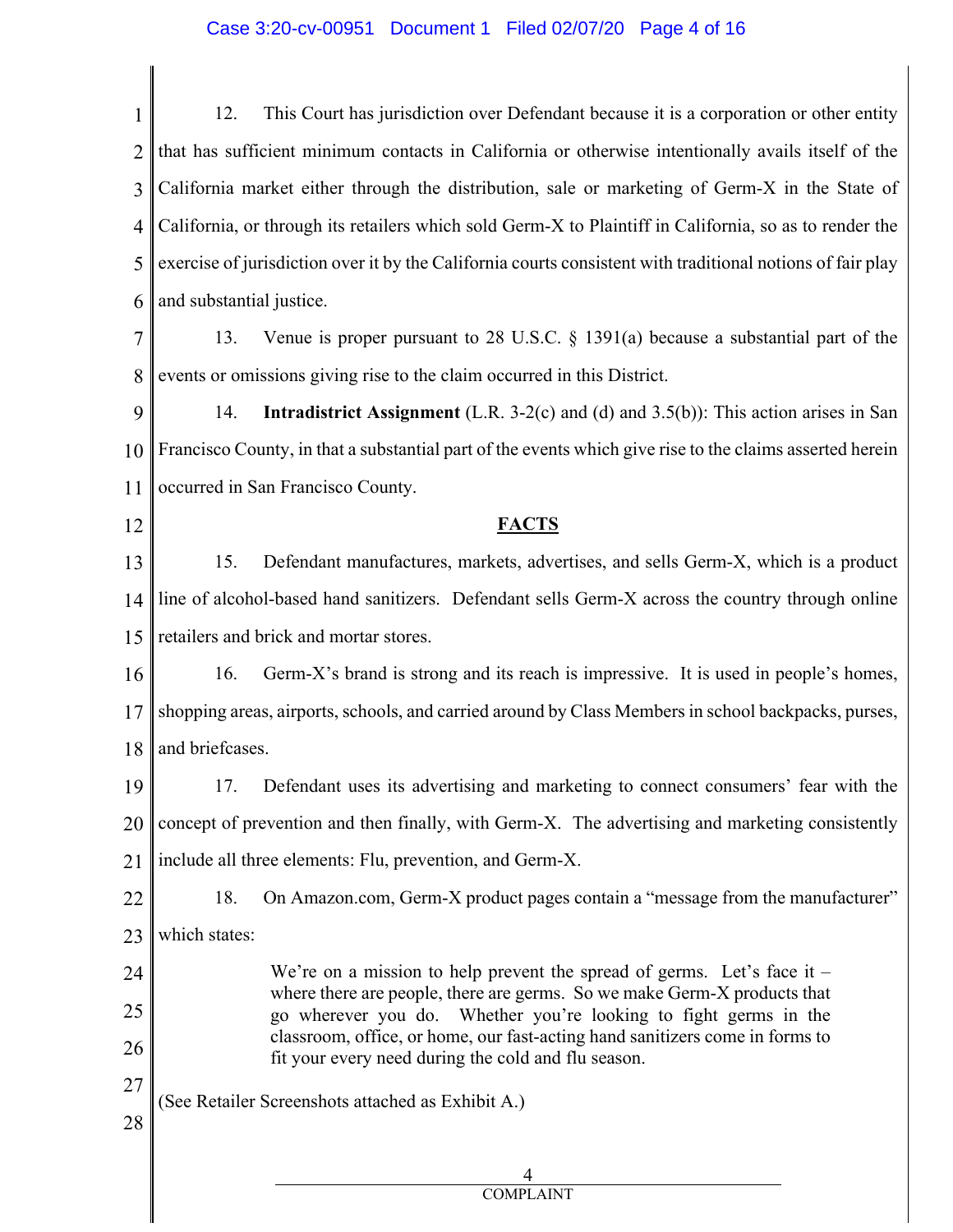- 1 2 19. Walmart's website listed Germ-X under the heading "Coronavirus / Flu Prevention." (Id.)
- 3 4 5 20. An inexhaustive search of Defendant's Facebook posts from the account  $@Germx$ shows that Defendant has been suggesting that Germ-X prevents or reduces flu and other virus infections for years. (See Facebook Screenshots attached as Exhibit B.)

6 7 8 21. Indeed, the flu, consumer's fear of the flu, and their reliance on Defendant's misrepresentations about Germ-X's ability to keep them safe from the flu, is a large part of Defendant's success.

9 10 11 12 13 14 15 16 17 18 19 20 22. As reported in the Boston Globe, "Germ-X, a leading hand sanitizer brand, may get a big boost in sales this fall because of concern about H1N1 when students return to school, said Kristin Ebert, a spokeswoman for Vi-Jon Inc., which manufactures Germ-X." (See Boston Globe Article, attached as Exhibit C.) Indeed, the St. Louis Business Journal reported that Gene Streb, national account manager for Vi-Jon, stated: "[s]hortages of the flu vaccine appear to be driving the jump in Germ-X sales … 'People are looking for alternatives to help eliminate the germs that are associated with the outbreak of flu.'" (See St. Louis Business Journal article attached as Exhibit D.) 23. On January 17, 2020, the FDA issued a warning letter to GOJO, pointing to similar advertising on Defendant's websites and social media, which the FDA said suggested that Purell, GOJO's alcohol-based hand sanitizer, produces a clinical reduction in infection or disease of the flu or other viruses. The FDA stated that it is not aware of "any adequate and well-controlled studies" supporting that claim. (See FDA Letter, attached as Exhibit E.)

21 22 23 24 24. Purell and Germ-X are both hand sanitizers using the same active ingredient, ethyl alcohol. In fact, Germ-X has the same or lower percentage of ethyl alcohol. Accordingly, the FDA's statement and concern about a lack of clinical evidence is equally applicable to Defendant's product, Germ-X.

25 26 27 25. What's more, other scientific authorities have similarly concluded that alcohol-based sanitized like Defendant's product are not effective for the uses advertised by Defendant and alleged herein.2

- 28
	- *<sup>2</sup> See, e.*g., http://www.cidrap.umn.edu/news-perspective/2019/09/hand-sanitizer-shown-less-effective-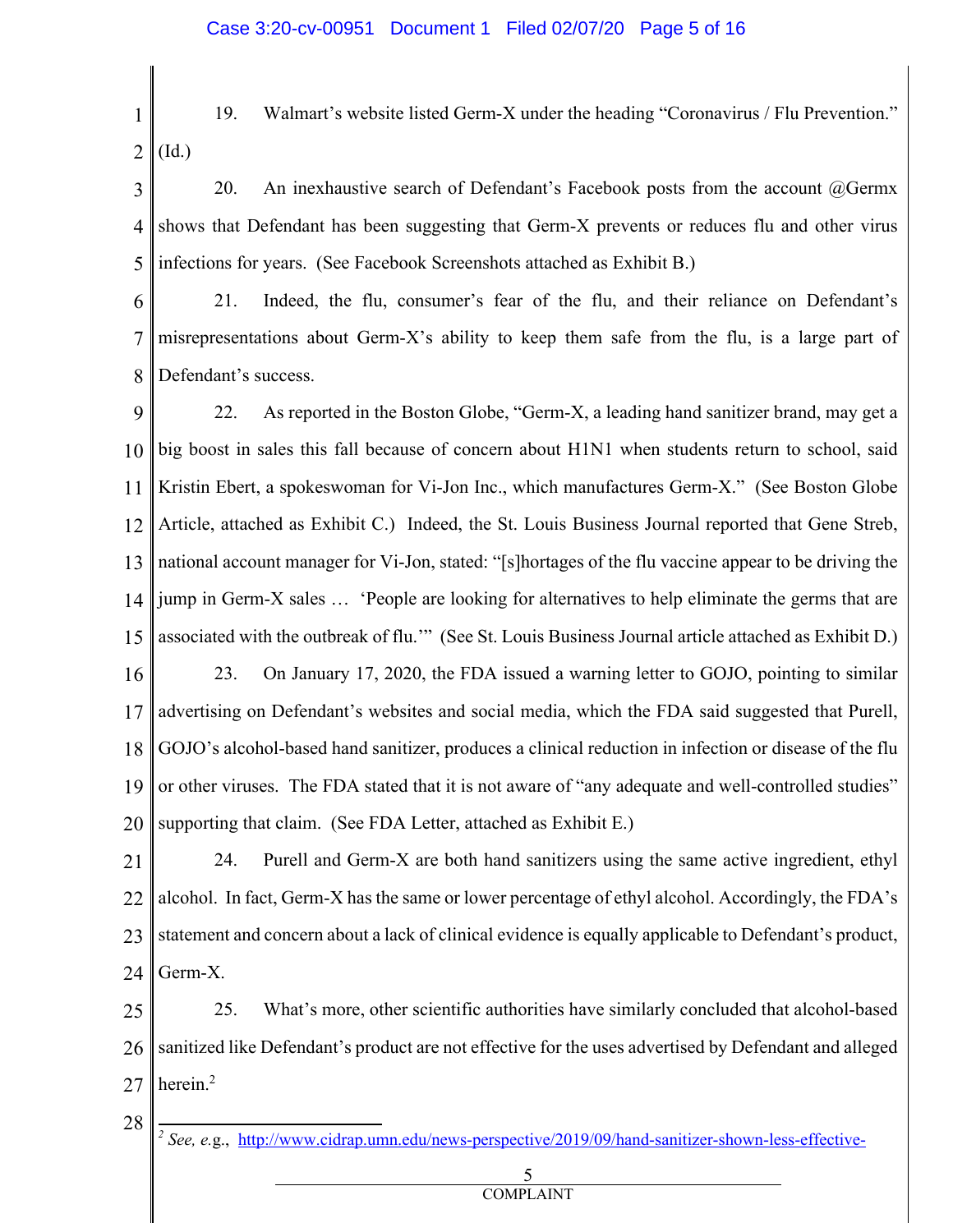$\parallel$ 

║

| $\overline{2}$ | 26.<br>Plaintiff Sibley purchased Germ-X because she thought it would prevent or reduce                                                                                                                                                                                                                                                                                                                                                                                                                                                                                                                                                                                      |  |  |
|----------------|------------------------------------------------------------------------------------------------------------------------------------------------------------------------------------------------------------------------------------------------------------------------------------------------------------------------------------------------------------------------------------------------------------------------------------------------------------------------------------------------------------------------------------------------------------------------------------------------------------------------------------------------------------------------------|--|--|
| 3              | infection from the flu and other viruses. She purchased Germ-X on at least six occasions over the                                                                                                                                                                                                                                                                                                                                                                                                                                                                                                                                                                            |  |  |
| 4              | last 4 years at a number of retailers, including but not limited to, Target and CVS. Based on the                                                                                                                                                                                                                                                                                                                                                                                                                                                                                                                                                                            |  |  |
| 5              | Germ-X advertising campaign and branding, she believed that Germ-X would prevent or reduce                                                                                                                                                                                                                                                                                                                                                                                                                                                                                                                                                                                   |  |  |
| 6              | infection from the flu and other viruses. She would not have purchased Germ-X or paid as much                                                                                                                                                                                                                                                                                                                                                                                                                                                                                                                                                                                |  |  |
| 7              | for it as she paid, if she knew there was no reliable evidence to support Defendant's deceptive                                                                                                                                                                                                                                                                                                                                                                                                                                                                                                                                                                              |  |  |
| 8              | advertising and that it was not effective for the use advertised by Defendant and alleged herein.                                                                                                                                                                                                                                                                                                                                                                                                                                                                                                                                                                            |  |  |
| 9              | Plaintiff brings this action to stop Defendant's deceptive practices and undo the harm<br>27.                                                                                                                                                                                                                                                                                                                                                                                                                                                                                                                                                                                |  |  |
| 10             | that it has caused to consumers in California and across the country.                                                                                                                                                                                                                                                                                                                                                                                                                                                                                                                                                                                                        |  |  |
| 11             | <b>CLASS ALLEGATIONS</b>                                                                                                                                                                                                                                                                                                                                                                                                                                                                                                                                                                                                                                                     |  |  |
| 12             | 28.<br>Plaintiff brings this action on behalf of herself and the Classes defined as follows:                                                                                                                                                                                                                                                                                                                                                                                                                                                                                                                                                                                 |  |  |
| 13             | <b>Multi-State Class Based on Violation of State Consumer Protection Statutes:</b>                                                                                                                                                                                                                                                                                                                                                                                                                                                                                                                                                                                           |  |  |
| 14             | All individuals and entities in the states of California, Florida, Illinois,<br>Massachusetts, Michigan, Minnesota, Missouri, New Hampshire, New Jersey,<br>New York, Rhode Island, Washington and Wisconsin who purchased Germ-X in<br>California, Florida, Illinois, Massachusetts, Michigan, Minnesota, Missouri,<br>New Hampshire, New Jersey, New York, Rhode Island, Washington or                                                                                                                                                                                                                                                                                     |  |  |
| 15             |                                                                                                                                                                                                                                                                                                                                                                                                                                                                                                                                                                                                                                                                              |  |  |
| 16             |                                                                                                                                                                                                                                                                                                                                                                                                                                                                                                                                                                                                                                                                              |  |  |
| 17             | Wisconsin during the applicable statute of limitations period from the beginning<br>of any applicable limitations period through the date of class certification (the                                                                                                                                                                                                                                                                                                                                                                                                                                                                                                        |  |  |
| 18             | "Consumer Protection Multi-State Class"). <sup>3</sup>                                                                                                                                                                                                                                                                                                                                                                                                                                                                                                                                                                                                                       |  |  |
| 19             | California Sub-Class: All persons who purchased Germ-X in California during<br>the applicable statute of limitations period ("the California Class").                                                                                                                                                                                                                                                                                                                                                                                                                                                                                                                        |  |  |
| 20             | 29.<br>Plaintiff is unable to state the precise number of potential Class Members because                                                                                                                                                                                                                                                                                                                                                                                                                                                                                                                                                                                    |  |  |
| 21             | that information is in the possession of Defendant. However, the number of putative Class Members                                                                                                                                                                                                                                                                                                                                                                                                                                                                                                                                                                            |  |  |
| 22             |                                                                                                                                                                                                                                                                                                                                                                                                                                                                                                                                                                                                                                                                              |  |  |
| 23             | hand-washing-against-flu.                                                                                                                                                                                                                                                                                                                                                                                                                                                                                                                                                                                                                                                    |  |  |
| 24             | <sup>3</sup> California Business & Professions Code section 17200, et seq., prohibits any "unlawful, unfair or fraudulent                                                                                                                                                                                                                                                                                                                                                                                                                                                                                                                                                    |  |  |
| 25             | business act or practice" and California's Consumer Legal Remedies Act, California Civil Code section 1770<br>et seq. similarly protects consumers from unfair business practices. The states in the Consumer Protection<br>Multi-State Class are limited to states with similar consumer protection laws namely: Florida (Fla. Stat.§<br>501.201 et seq.); Illinois (815 ILCS 505/1, et seq.); Massachusetts (Mass. Gen. Laws Ch. 93A et seq.);<br>Michigan (Mich. Comp. Laws § 445.901, et seq.); Minnesota (Minn. Stat. § 325F.67, et seq.); Missouri (Mo.<br>Rev. Stat. § 407.010, et seq.); New Hampshire (N.H. Rev. Stat. § 358-A:1); New Jersey (N.J. Stat. § 56:8-1, |  |  |
| 26             |                                                                                                                                                                                                                                                                                                                                                                                                                                                                                                                                                                                                                                                                              |  |  |
| 27             |                                                                                                                                                                                                                                                                                                                                                                                                                                                                                                                                                                                                                                                                              |  |  |
| 28             | et seq.); New York (N.Y. Gen. Bus. Law § 349, et seq.); Rhode Island (R.I. Gen. L. § 6-13.1, et seq.);<br>Washington (RCW 19.86.010, et seq.); and Wisconsin (WIS. STAT. § 100.18, et seq.).                                                                                                                                                                                                                                                                                                                                                                                                                                                                                 |  |  |
|                | 6                                                                                                                                                                                                                                                                                                                                                                                                                                                                                                                                                                                                                                                                            |  |  |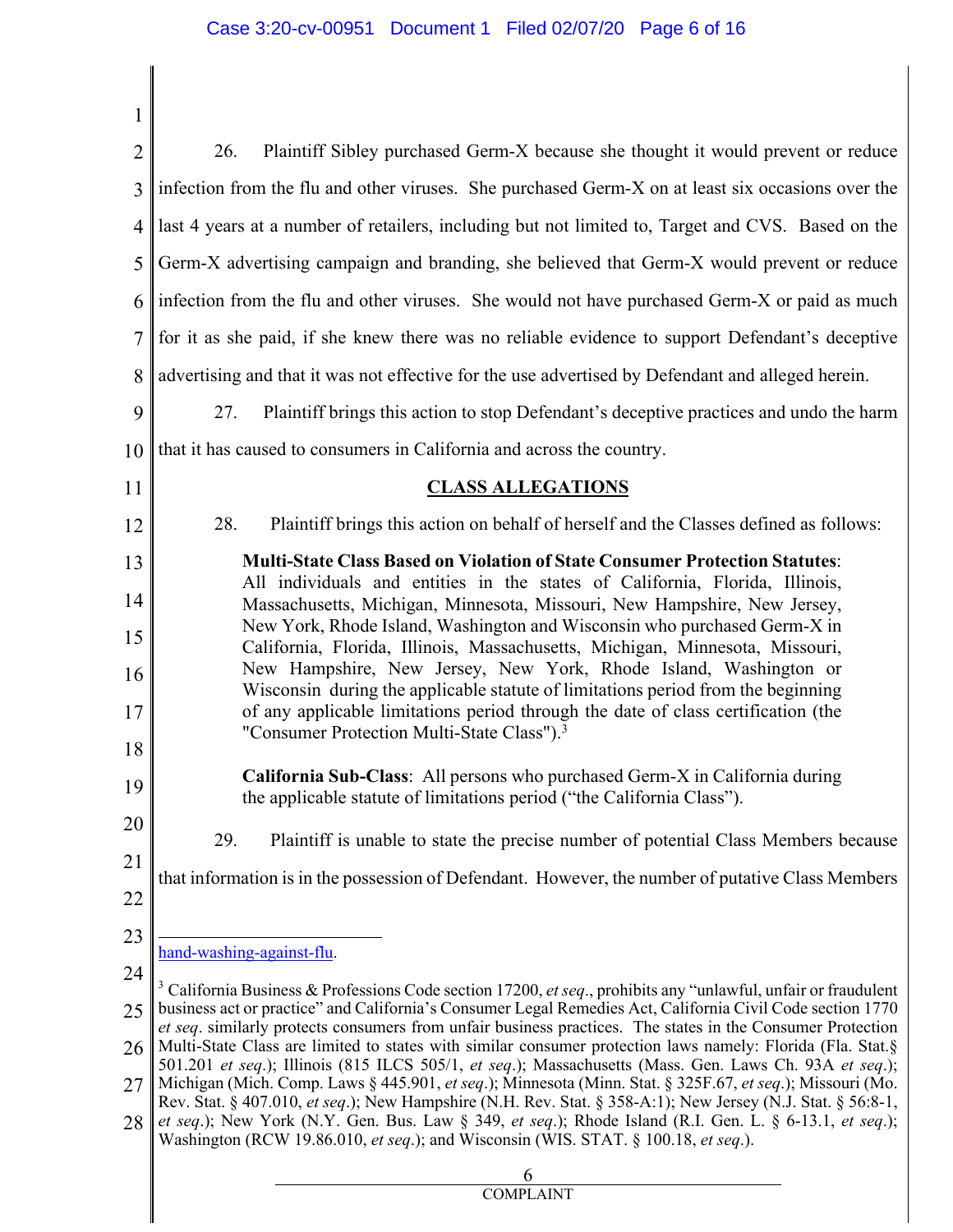### Case 3:20-cv-00951 Document 1 Filed 02/07/20 Page 7 of 16

1 is so numerous that joinder would be impracticable. The Classes and the identity of the Class 2 3 4 Members will be readily ascertainable based on objective criteria. The Classes are determinable and manageable in size and can be notified through reasonable expenditure of time and money. Furthermore, the California Class consists largely of persons residing in California.

5 6 30. The Class definitions are reasonably limited in time. The definition's time period is limited to purchases made during the applicable statute of limitations.

7 8 9 10 31. Common questions of law and fact predominate over questions affecting only individual Class Members. Individual questions are limited to the easily determined and provable issue of how much was paid by the individual Class Members for Germ-X. Common questions of law and fact predominate, including:

- 11 12 13 a. Whether Defendant advertises, markets, and sells Germ-X by representing or implying that Germ-X will produce a clinical reduction in infection or disease of the flu or other viruses;
- 14 15 16 b. Whether Defendant's advertising, marketing, and selling of Germ-X by representing or implying that Germ-X will produce a clinical reduction in infection or disease of the flu or other viruses are likely to deceive a reasonable consumer;
- 17 18 19 c. Whether a reliable study or evidence that Germ-X will produce a clinical reduction in infection or disease of the flu or other viruses existed prior to the filing of this Complaint;
- 20 21 d. Whether any fine print statements in Germ-X advertising materials is likely to be read and understood by a reasonable consumer;
- 22 23 e. Whether Defendant's advertising, marketing, and selling of Germ-X violates California consumer protection laws;
- 24 f. Whether Defendant engaged in unfair competition;
- 25 26 27 g. Whether Defendant has been unjustly enriched by its collection and retention of payments for Germ-X when it represented, inaccurately, that Germ-X prevented or reduced viruses, including but not limited to the flu and norovirus; and
- 28

7 COMPLAINT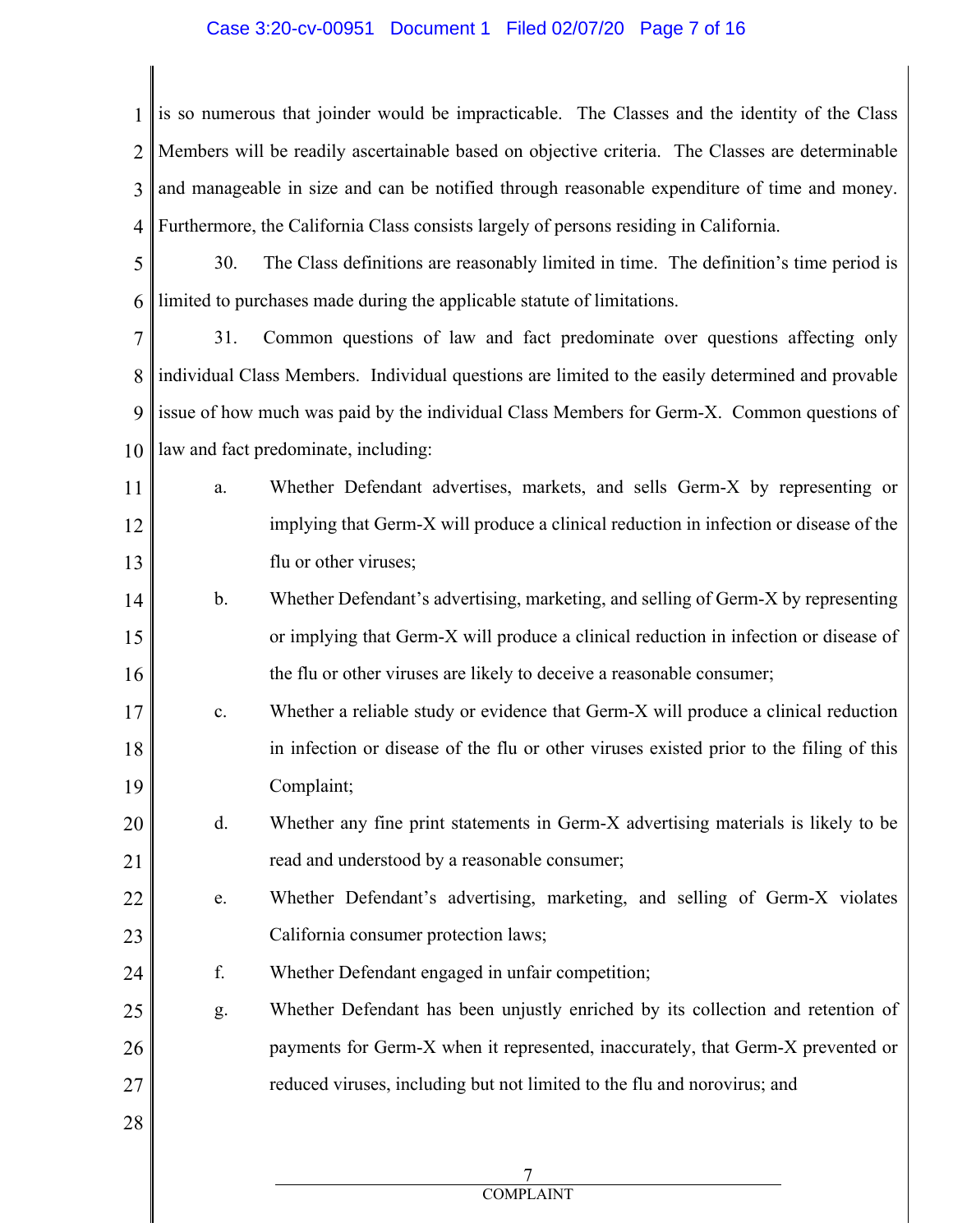2

1

h. Whether Defendant should be enjoined from further false, misleading or deceptive advertisements and/or unfair competition and be forced to pay restitution to Class Members for the amounts paid for Germ-X.

3

4 5 6 7 8 9 32. Plaintiff is a member of the Classes she seeks to represent, and Plaintiff's claims are typical of the claims of other Class Members. The misleading and deceptive advertising campaign stating and implying that Germ-X prevents and reduces the flu and other viruses was made to the general public. Defendant has the same obligations to Plaintiff and to all Class Members with respect to the advertising and sales of Germ-X. Furthermore, the nature of the damages and their causation will be the same for Plaintiff as for other Class Members.

10 11 12 13 33. Plaintiff's claims against Defendant for false, misleading or deceptive advertising and for unfair competition are also typical of Class Members. Plaintiff has suffered actual injury in fact by purchasing Germ-X because she thought it would prevent or reduce flu and other viruses as a result of Defendant's deceptive advertising and sales materials.

14 15 16 17 18 34. The Classes are so numerous that joinder of all Class Members is impractical. Plaintiff is unable to state the exact number of Class Members without discovery of the Defendant's records. However, as alleged above, Plaintiff believes that based on the number of retail establishments selling Germ-X in California and across the country there are hundreds of thousands of Class Members if not more.

19 20 21 22 23 35. Plaintiff will fairly and adequately represent and protect the interests of the Classes because (i) Plaintiff has retained experienced litigation counsel and counsel will adequately represent the interests of the Classes; (ii) Plaintiff and her counsel are aware of no conflicts of interest between Plaintiff and absent Class Members; and (iii) Plaintiff will assist counsel in the prosecution of this action.

24 25 26 27 28 36. A class action provides a fair and efficient method of adjudicating this controversy, and is superior to other available methods of adjudication in that (i) neither the size of the Classes, nor any other factor, make it likely that difficulties will be encountered in the management of this action as a class action; (ii) the prosecution of separate actions by individual Class Members or the individual joinders of all Class Members in this action is impracticable, and would create a massive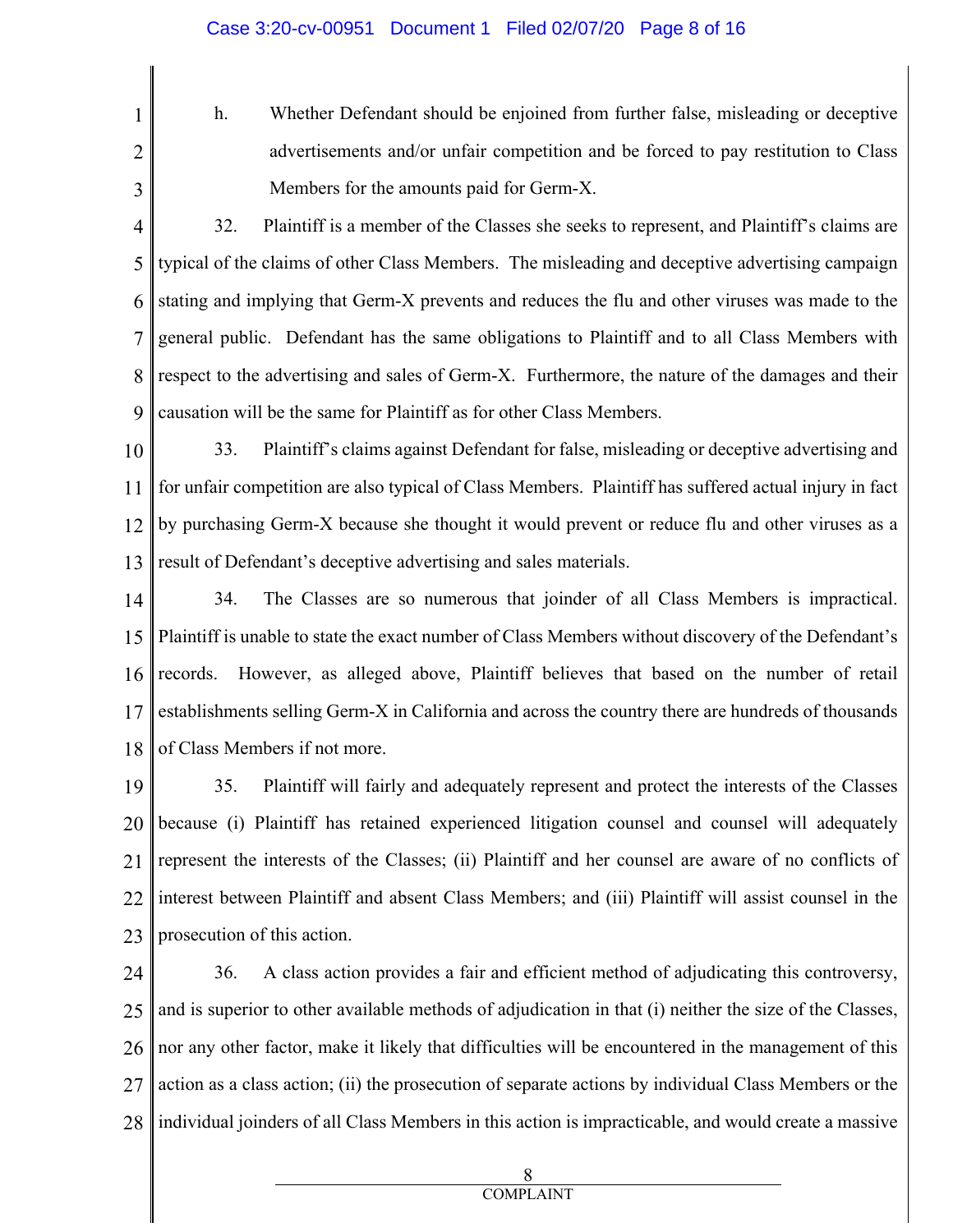#### Case 3:20-cv-00951 Document 1 Filed 02/07/20 Page 9 of 16

1 and unnecessary burden on the resources of California Courts, and could result in inconsistent 2 3 4 5 6 7 8 9 10 11 12 13 14 15 16 17 18 19 20 21 22 23 24 25 26 27 adjudications, while a single class action can determine, with judicial economy, the rights of each member of the Classes; (iii) because of the disparity of resources available to Defendant versus those available to individual Class Members, prosecution of separate actions would work a financial hardship on many Class Members; (iv) there is no plain, speedy, or adequate remedy available to Class Members other than by maintenance of this class action because Plaintiff is informed and believes, and based thereon alleges, that the damage to each Class Member is relatively modest compared to the costs of litigating the issues in this action, making it economically unfeasible to pursue remedies other than in a class action; and (v) the conduct of this action as a class action conserves the resources of the parties and the Court system and protects the rights of each Class Member and meets all due process requirements as to fairness to all parties. A class action is also superior to the maintenance of these claims on a claim by claim basis because all of the claims arise out the same circumstances and course of conduct. **FIRST CLAIM Violation of the California False Advertising Act – Business & Professions Code §§ 17500, et seq.) (On Behalf of the California Class and Against Defendant and Does 1 through 100)** 37. Plaintiff incorporates by reference the allegations contained in paragraphs 1 through 36, and each and every part thereof with the same force and effect as though fully set forth herein. 38. Defendant engaged in unfair and deceptive advertising, in violation of California Business and Professions Code § 17500, et seq., by misrepresenting to Plaintiff and Class Members in advertisements that Germ-X prevented or reduced infection from the flu and other viruses, when, in fact, there was no reliable evidence supporting such advertising. 39. These acts and practices, as described above, have deceived Plaintiff and Class Members, causing them to lose money by purchasing Germ-X or paying more for it than they otherwise would, as herein alleged, and have deceived and are likely to deceive the consuming public. Accordingly, Defendant's business acts and practices, as alleged herein, have caused injury to Plaintiff and Class Members.

28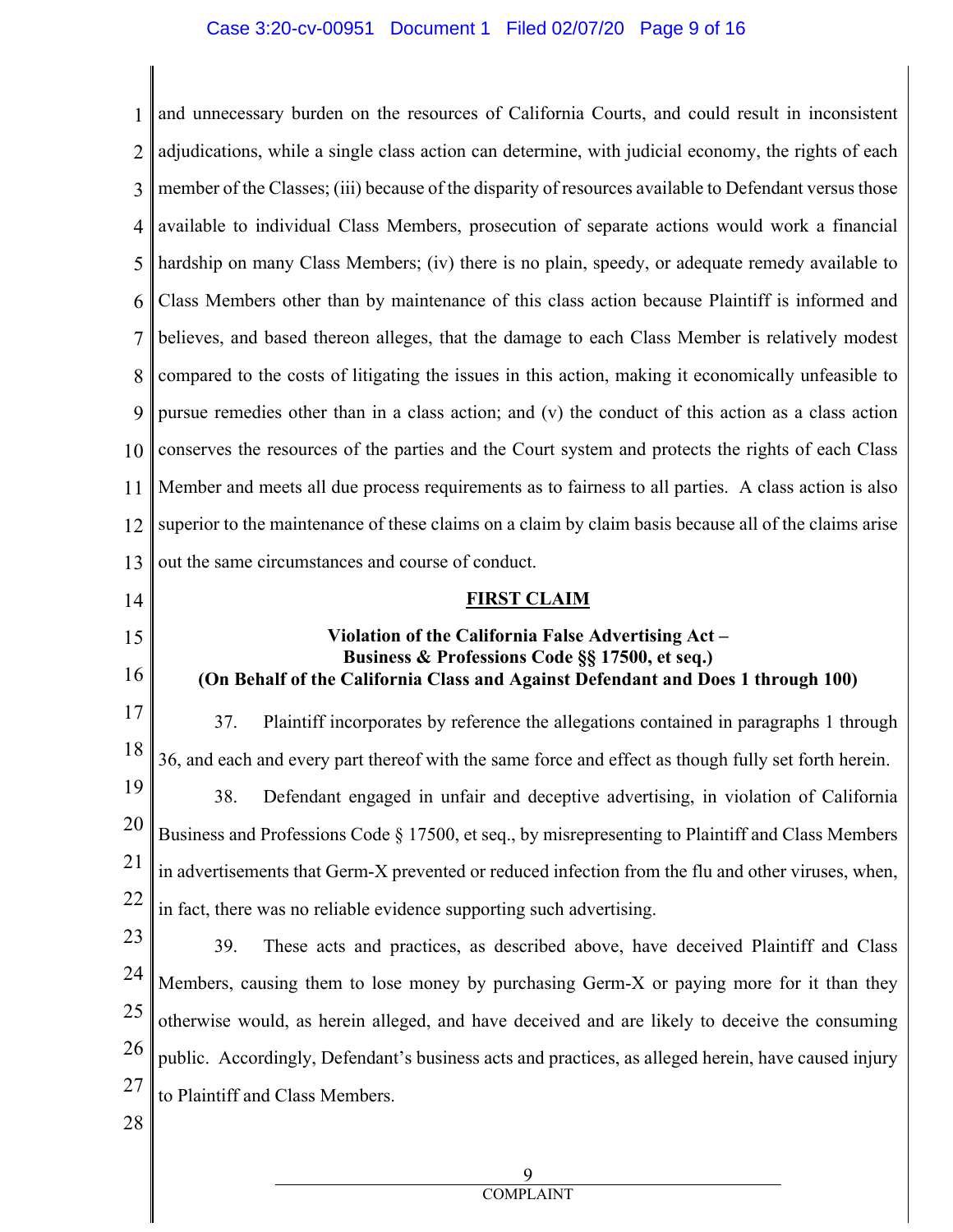| 1      | In the absence of Defendant's misrepresentations, Plaintiff and Class Members would<br>40.                                                                                         |  |
|--------|------------------------------------------------------------------------------------------------------------------------------------------------------------------------------------|--|
| 2      | not have purchased Germ-X or would not have paid a price premium for it.                                                                                                           |  |
| 3      | 41.<br>Plaintiff and Class Members are entitled to relief, including full restitution and/or                                                                                       |  |
| 4      | disgorgement of all revenues, earnings, profits, compensation, and benefits which may have been                                                                                    |  |
| 5      | obtained by Defendant as a result of such business acts or practices, and enjoining Defendant from                                                                                 |  |
| 6      | engaging in the practices described herein.                                                                                                                                        |  |
| 7      | <b>SECOND CLAIM</b>                                                                                                                                                                |  |
| 8<br>9 | Violation of the California Unfair Competition Law -<br>Business & Professions Code §§ 17200, et seq.)<br>(On Behalf of Both Classes and Against Defendant and Does 1 through 100) |  |
| 10     | 42.<br>Plaintiff incorporates by reference the allegations contained in paragraphs 1 through                                                                                       |  |
| 11     | 36, and each and every part thereof with the same force and effect as though fully set forth herein.                                                                               |  |
| 12     | 43.<br>California Business and Professions Code section 17200 prohibits any "unfair                                                                                                |  |
| 13     | deceptive, untrue or misleading advertising." For the reasons discussed above, Defendant has                                                                                       |  |
| 14     | engaged in unfair, deceptive, untrue and misleading advertising in violation of California Business                                                                                |  |
| 15     | & Professions Code sections 17200, et seq. by advertising that Germ-X reduces or prevents infection                                                                                |  |
| 16     | from the flu or other viruses in the absence of reliable studies.                                                                                                                  |  |
| 17     | 44.<br>California Business & Professions Code section 17200 also prohibits any "unlawful,                                                                                          |  |
| 18     | unfair or fraudulent business act or practice."                                                                                                                                    |  |
| 19     | Defendant has violated Sections 17200, et seq.'s prohibition against engaging in<br>45.                                                                                            |  |
| 20     | unlawful, unfair or fraudulent acts and practices by, among other things: making the                                                                                               |  |
| 21     | misrepresentations and omissions of material fact about Germ-X alleged herein; violating California                                                                                |  |
| 22     | False Advertising Act - Business & Professions Code §§ 17500, et seq., by making the                                                                                               |  |
| 23     | misrepresentations about Germ-X; and violating section 1770 of the Consumers Legal Remedies                                                                                        |  |
| 24     | Act. Defendant violated Section 1770 by at least the following:                                                                                                                    |  |
| 25     | Making false representations that Germ-X has characteristics, uses or benefits which<br>a.                                                                                         |  |
| 26     | it does not, in violation of California Civil Code § 1770(a)(5);                                                                                                                   |  |
| 27     |                                                                                                                                                                                    |  |
| 28     |                                                                                                                                                                                    |  |
|        | 10                                                                                                                                                                                 |  |
|        | <b>COMPLAINT</b>                                                                                                                                                                   |  |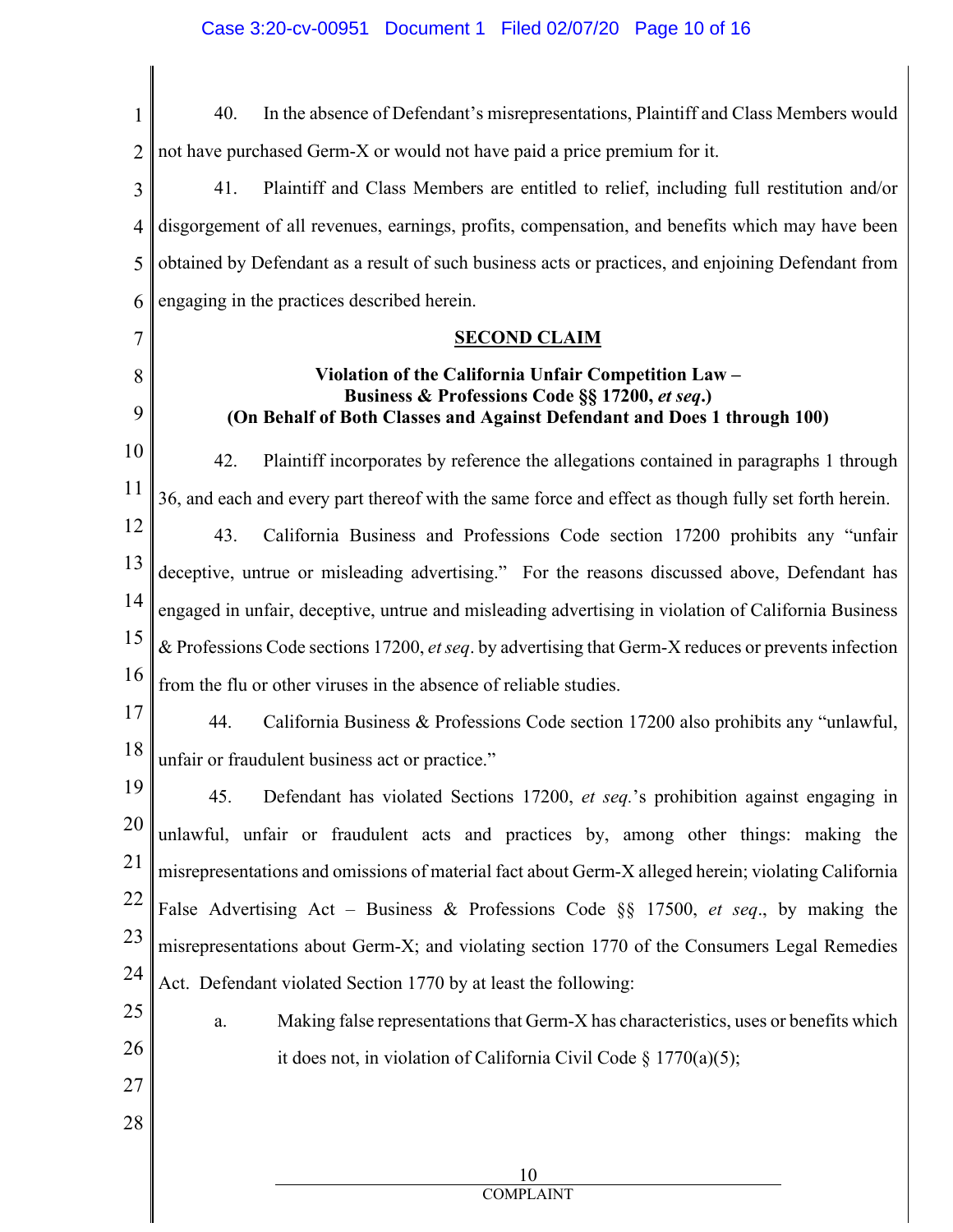| 1  | Making false representations that Germ-X is of a particular quality, which it is not,<br>b.           |  |
|----|-------------------------------------------------------------------------------------------------------|--|
| 2  | in violation of California Civil Code § 1770(a)(7);                                                   |  |
| 3  | Advertising Germ-X without the intent to sell it as advertised, in violation of<br>$\mathbf{c}.$      |  |
| 4  | California Civil Code § 1770(a)(9); and                                                               |  |
| 5  | Representing that the subject of a transaction has been supplied in accordance with<br>d.             |  |
| 6  | a previous representation when it has not, in violation of California Civil Code $\S$                 |  |
| 7  | $1770(a)(16)$ .                                                                                       |  |
| 8  | Plaintiff and Class Members reserve the right to allege other violations of law that<br>46.           |  |
| 9  | constitute other unlawful business acts or practices. Such conduct is ongoing and continues to this   |  |
| 10 | date.                                                                                                 |  |
| 11 | Defendant's acts, omissions, misrepresentations, practices and non-disclosures as<br>47.              |  |
| 12 | alleged herein also constitute deceit under Cal. Civ. Code § 1710: "[t]he suppression of a fact, by   |  |
| 13 | one who is bound to disclose it, or who gives information of other facts which are likely to mislead  |  |
| 14 | for want of communication of that fact."                                                              |  |
| 15 | Defendant's acts, omissions, misrepresentations, practices and non-disclosures as<br>48.              |  |
| 16 | alleged herein also constitute violations of Sections 17200, et seq.'s prohibition against fraudulent |  |
| 17 | acts and practices.                                                                                   |  |
| 18 | 49.<br>Defendant's acts, omissions, misrepresentations, practices and non-disclosures as              |  |
| 19 | alleged herein also constitute "unfair" business acts and practices within the meaning of Business    |  |
| 20 | & Professions Code sections 17200, et seq. in that Defendant's conduct is substantially injurious to  |  |
| 21 | consumers, offends public policy, and is immoral, unethical, oppressive, and unscrupulous as the      |  |
| 22 | gravity of the conduct outweighs any alleged benefits attributable to such conduct. Plaintiff asserts |  |
| 23 | violations of the public policy of engaging in false and misleading advertising, unfair competition,  |  |
| 24 | and deceptive conduct towards consumers. There were reasonable alternatives available to further      |  |
| 25 | Defendant's legitimate business interests, other than the conduct described herein. This conduct      |  |
| 26 | constitutes violations of the unfair prong of California Business & Professions Code sections 17200,  |  |
| 27 | et seq.                                                                                               |  |
| 28 |                                                                                                       |  |

Case 3:20-cv-00951 Document 1 Filed 02/07/20 Page 11 of 16

11 COMPLAINT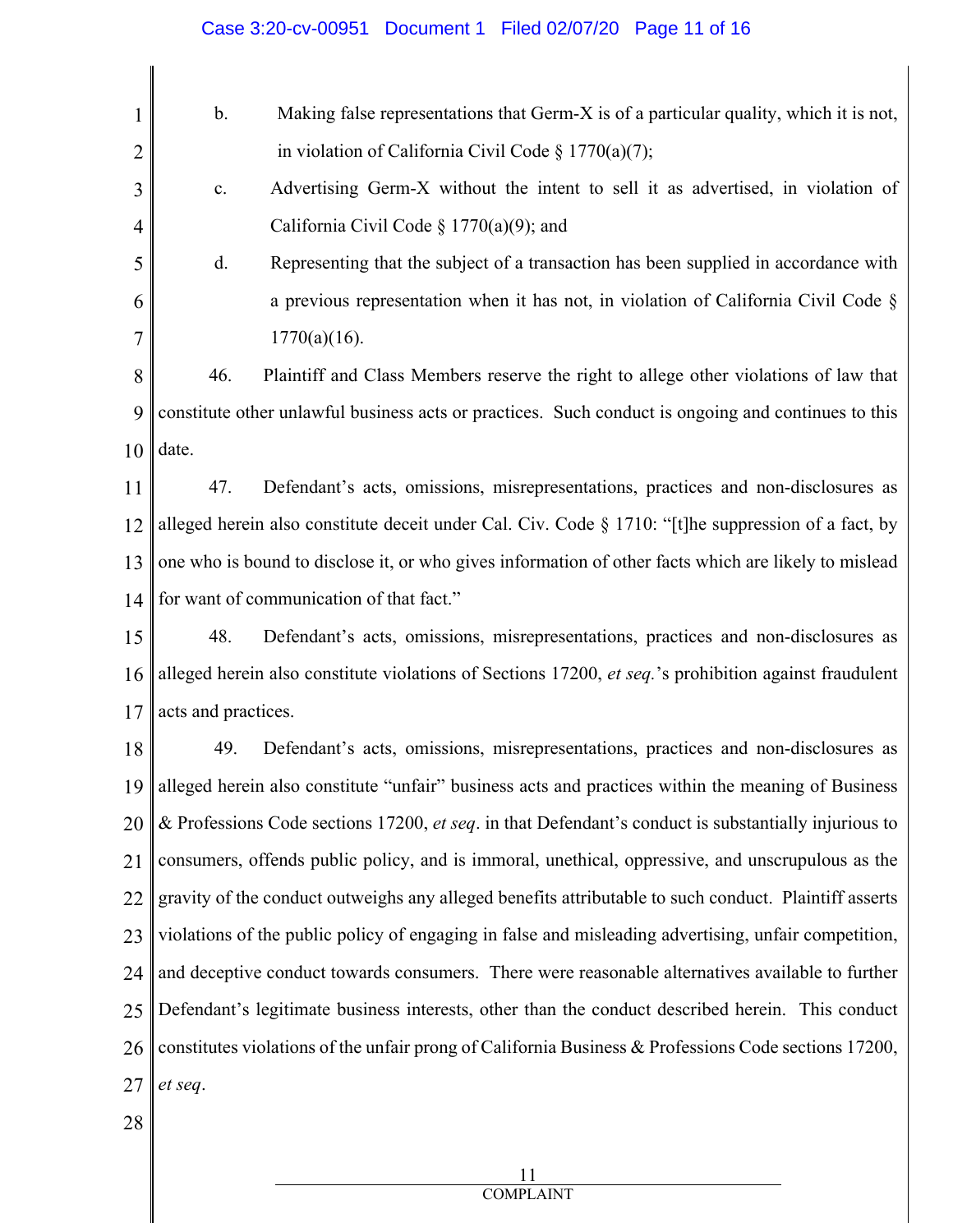#### Case 3:20-cv-00951 Document 1 Filed 02/07/20 Page 12 of 16

1 2 3 4 5 6 50. Defendant's conduct is also a breach of warranty. Defendant's representations that Germ-X prevents or reduces the flu and other viruses constitute affirmations of fact made with regard to Germ-X, as well as descriptions of Germ-X, that are part of the basis of the bargain between Defendant and purchasers of Germ-X. Because those representations are material and false, Defendant has breached their express warranty as to Germ-X and have violated California Commercial Code §2313.

7 8 51. Defendant's unfair business practices and conduct described herein were the immediate cause of damages suffered by Plaintiff and Class Members.

9 10 52. Defendant's unfair business practices and conduct described herein caused Plaintiff and Class Members to buy or pay more for Germ-X.

11 12 13 53. Furthermore, Defendant's misrepresentations and omissions caused Plaintiff and Class Members actual damages because had they known the truth about Germ-X, they would not have purchased it or paid so much for it.

14 15 16 54. Defendant's conduct caused and continues to cause substantial injury to Plaintiff. Plaintiff and the other Class Members have suffered injury in fact and have lost money as a result of Defendant's wrongful conduct.

17 18 19 20 55. Pursuant to Business & Professions Code section 17203, Plaintiff and the other Class Members seek an order requiring Defendant to immediately cease such acts of unlawful, unfair, and fraudulent business practices and requiring Defendant to engage in a corrective advertising campaign.

21 22 23 56. Unless Defendant is enjoined from continuing to engage in these unfair, unlawful and fraudulent business practices, Plaintiff, and the public, will continue to be injured by Defendant's actions and conduct.

24 25 26 27 57. Defendant has thus engaged in unlawful, unfair, and fraudulent business acts and practices, entitling Plaintiff and the other Class Members to judgment and equitable relief against Defendant, as set forth in the Prayer for Relief, including full restitution and/or disgorgement of all revenues, earnings, profits, compensation, and benefits which may have been obtained by Defendant

28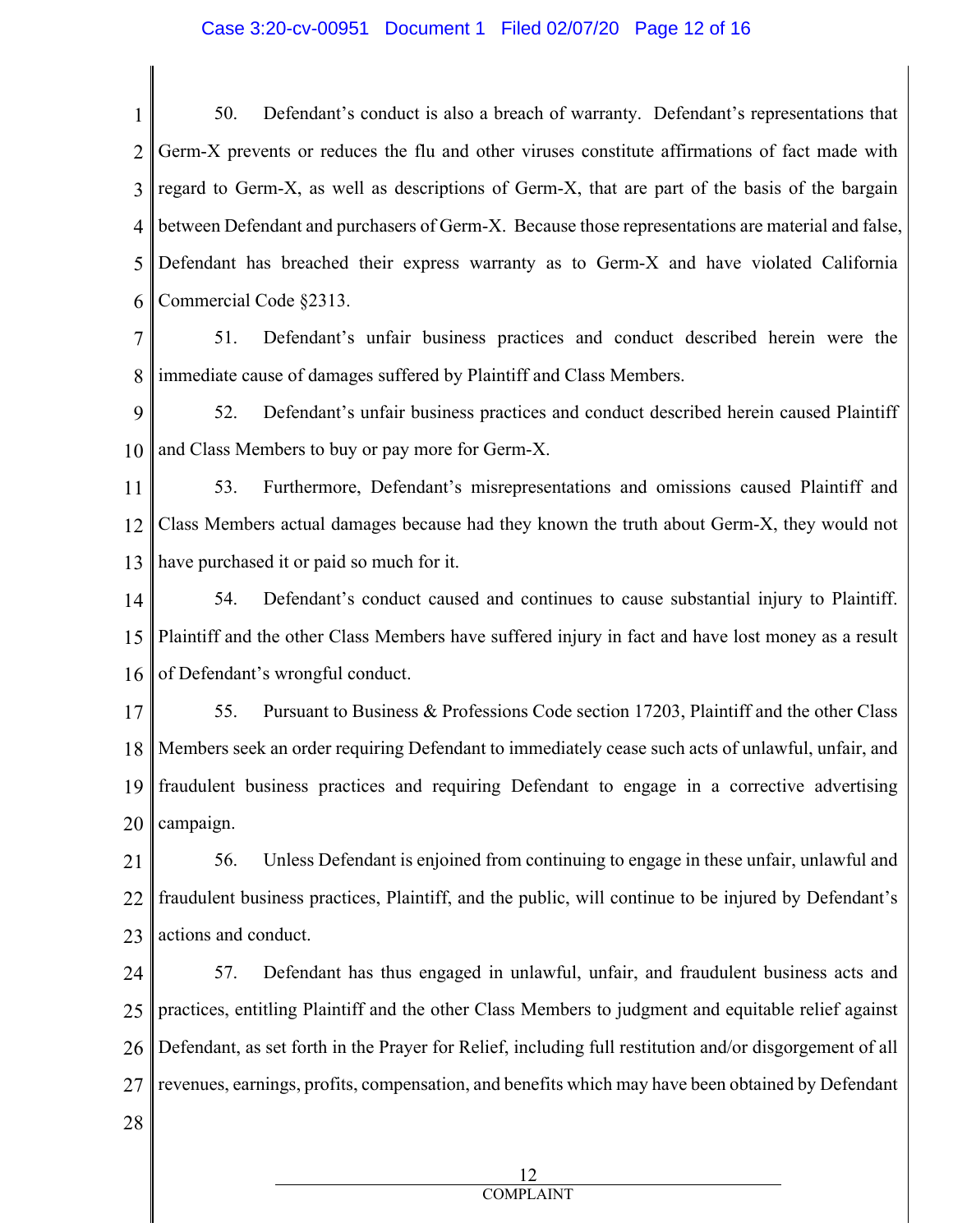# Case 3:20-cv-00951 Document 1 Filed 02/07/20 Page 13 of 16

| 1              | as a result of such business acts or practices, and enjoining Defendant from engaging in the practices         |                                                                                              |  |
|----------------|----------------------------------------------------------------------------------------------------------------|----------------------------------------------------------------------------------------------|--|
| $\overline{2}$ | described herein.                                                                                              |                                                                                              |  |
| 3              |                                                                                                                | <b>THIRD CLAIM</b>                                                                           |  |
| 4              |                                                                                                                | <b>Violation of California's Consumer Legal Remedies Act,</b>                                |  |
| 5              | California Civil Code section 1770 et seq.,<br>And the Consumer Protection Statutes of the States in the Class |                                                                                              |  |
| 6              |                                                                                                                | (On Behalf of Both Classes Against Defendant and Does 1 through 100)                         |  |
| 7              | 58.                                                                                                            | Plaintiff incorporates by reference the allegations contained in paragraphs 1 - 36 and       |  |
| 8              |                                                                                                                | each and every part thereof with the same force and effect as though fully set forth herein. |  |
| 9              | 59.                                                                                                            | Defendant violated section 1770 of the Consumers Legal Remedies Act. Defendant               |  |
| 10             | violated Section 1770 by:                                                                                      |                                                                                              |  |
| 11             | a.                                                                                                             | Making false representations that Germ-X has characteristics, uses or benefits which         |  |
| 12             |                                                                                                                | it does not, in violation of California Civil Code $\S 1770(a)(5)$                           |  |
| 13             | $\mathbf b$ .                                                                                                  | Making false representations that Germ-X is of a particular quality, which it is not,        |  |
| 14             |                                                                                                                | in violation of California Civil Code $\S 1770(a)(7)$ ;                                      |  |
| 15             | c.                                                                                                             | Advertising Germ-X without the intent to sell it as advertised, in violation of              |  |
| 16             |                                                                                                                | California Civil Code § 1770(a)(9); and                                                      |  |
| 17             | d.                                                                                                             | Representing that the subject of a transaction has been supplied in accordance with          |  |
| 18             |                                                                                                                | a previous representation when it has not, in violation of California Civil Code $\S$        |  |
| 19             |                                                                                                                | $1770(a)(16)$ .                                                                              |  |
| 20             | 60.                                                                                                            | By committing the acts alleged above, Defendant violated the CLRA.                           |  |
| 21             | 61.                                                                                                            | Plaintiff and the Class Members are entitled to, pursuant to California Civil Code           |  |
| 22             | $\S1780(1)(2)$ , an order enjoining the above-described wrongful acts and practices of Defendant, and          |                                                                                              |  |
| 23             | ordering the payment of costs and attorneys' fees and any other relief deemed appropriate and proper           |                                                                                              |  |
| 24             | by the Court under California Civil Code §1780.                                                                |                                                                                              |  |
| 25             | 62.                                                                                                            | Plaintiff is sending Defendant a letter demanding corrective actions pursuant to the         |  |
| 26             | CLRA. Plaintiff will amend her complaint to add claims for monetary damages if Defendant fails                 |                                                                                              |  |
| 27             | to take the corrective actions.                                                                                |                                                                                              |  |
| 28             |                                                                                                                |                                                                                              |  |
|                |                                                                                                                | 13                                                                                           |  |
|                |                                                                                                                |                                                                                              |  |

∥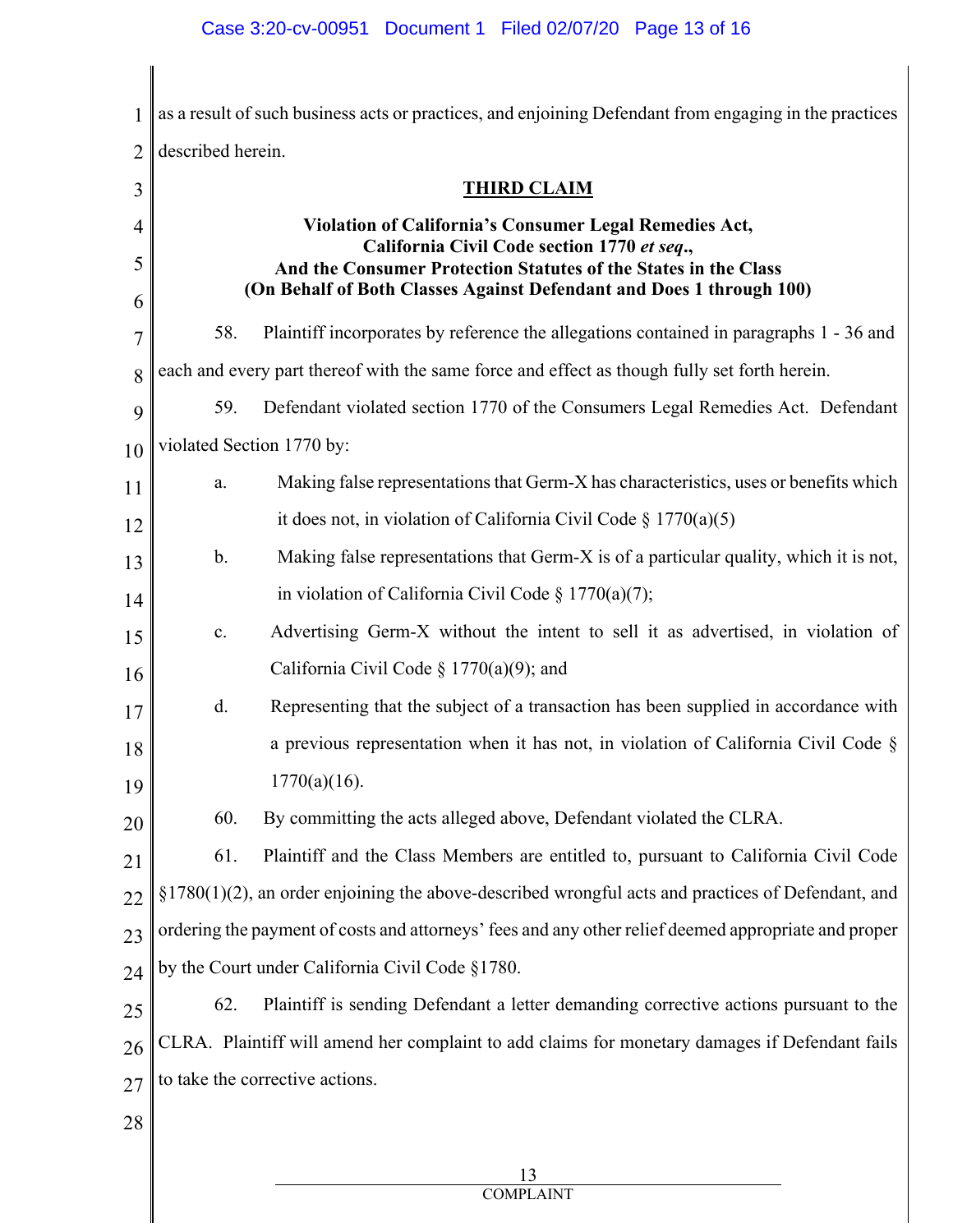# Case 3:20-cv-00951 Document 1 Filed 02/07/20 Page 14 of 16

| 1              | <b>PRAYER FOR RELIEF</b>                                                                              |  |
|----------------|-------------------------------------------------------------------------------------------------------|--|
| $\overline{2}$ | WHEREFORE, Plaintiff individually and on behalf of all other members of the general                   |  |
| 3              | public similarly situated, prays for relief and judgment against Defendant, and each of them, jointly |  |
| 4              | and severally, as follows:                                                                            |  |
| 5              | <b>Class Certification</b>                                                                            |  |
| 6              | That this action be certified as a class action and the Classes certified;<br>1.                      |  |
| 7              | 2.<br>That Plaintiff be appointed as the Class Representative for the Classes; and                    |  |
| 8              | 3.<br>That counsel for Plaintiff and the putative Classes be appointed as class counsel;              |  |
| 9              |                                                                                                       |  |
| 10             | <b>On the First Claim</b>                                                                             |  |
| 11             | That Defendant be enjoined from continuing to represent that Germ-X prevents or<br>1.                 |  |
| 12             | reduces infection from the flu or other viruses;                                                      |  |
| 13             | 2.<br>That Defendant be mandated to engage in a corrective advertising campaign to                    |  |
| 14             | educate the public that there is no reliable evidence that Germ-X prevents or reduces infection from  |  |
| 15             | the flu or other viruses;                                                                             |  |
| 16             | 3.<br>That Defendant be required to provide Plaintiff and Class Members with full                     |  |
| 17             | restitution for purchases made based on Defendant's false advertising; and                            |  |
| 18             | All such other and further relief as the Court deems just and proper.<br>4.                           |  |
| 19             | <b>On the Second Claim</b>                                                                            |  |
| 20             | That Plaintiff and Class Members be awarded their actual damages according to<br>1.                   |  |
| 21             | proof;                                                                                                |  |
| 22             | 2.<br>That Defendant be enjoined from continuing to represent that Germ-X prevents or                 |  |
| 23             | reduces infection from the flu or other viruses;                                                      |  |
| 24             | 3.<br>That Defendant be mandated to engage in a corrective advertising campaign to                    |  |
| 25             | educate the public that there is no reliable evidence that Germ-X prevents or reduces infection from  |  |
| 26             | the flu or other viruses;                                                                             |  |
| 27             | That Plaintiff and Class Members be awarded punitive damages as to the appropriate<br>4.              |  |
| 28             | cause of action;                                                                                      |  |
|                | 14                                                                                                    |  |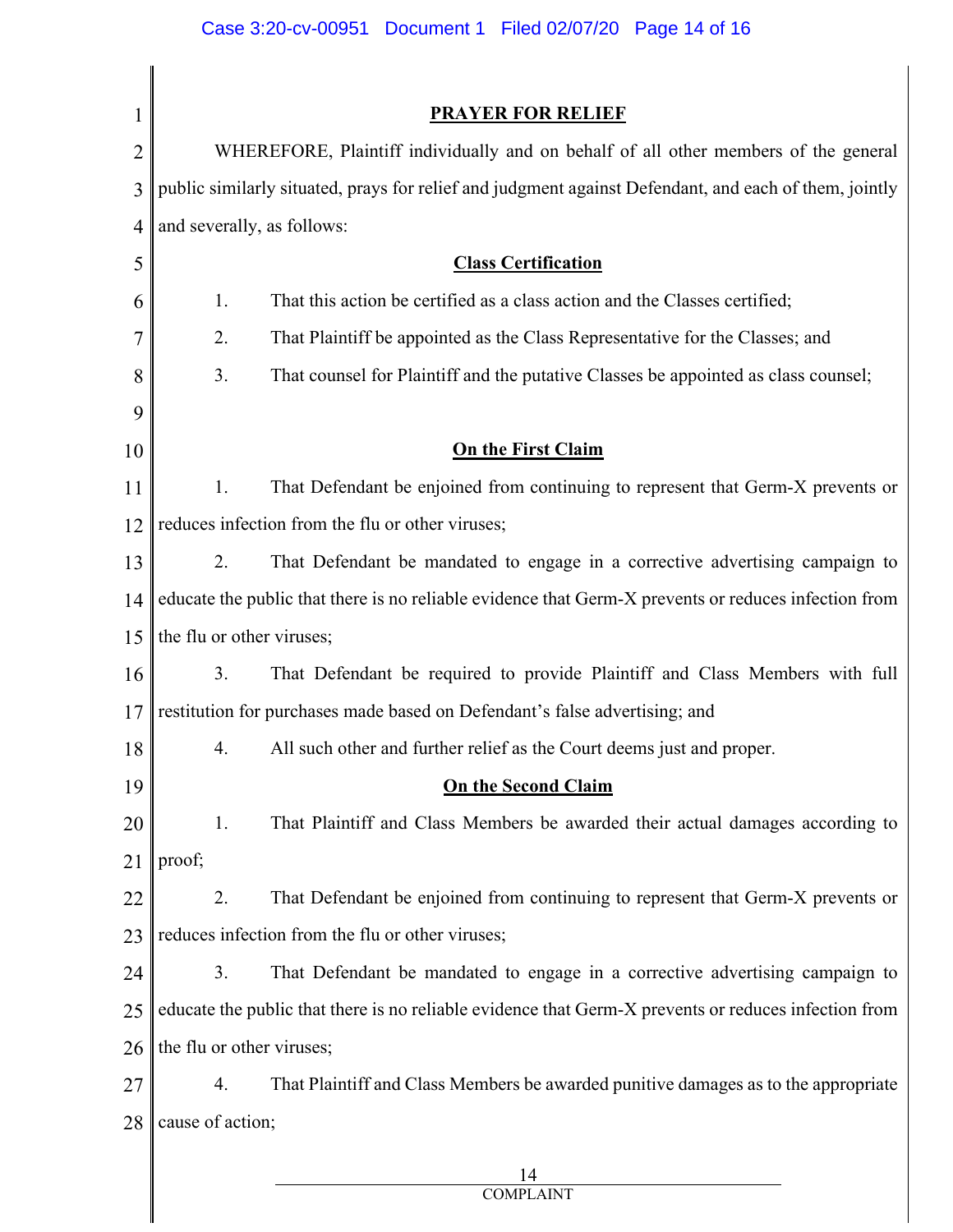| $\mathbf 1$    | That Plaintiff and Class Members be awarded their reasonable attorneys' fees, expert<br>5.           |  |
|----------------|------------------------------------------------------------------------------------------------------|--|
| $\overline{2}$ | witness fees, and other costs as may be applicable;                                                  |  |
| 3              | 6.<br>That Plaintiff and Class Members be awarded interest on the monies wrongfully                  |  |
| $\overline{4}$ | obtained from the date of collection through the date of entry of judgment in this action; and       |  |
| 5              | 7.<br>All such other and further relief as the Court deems just and proper.                          |  |
| 6              | <b>On the Third Claim</b>                                                                            |  |
| 7              | That Defendant be enjoined from continuing to represent that Germ-X prevents or<br>1.                |  |
| 8              | reduces the flu or other viruses;                                                                    |  |
| 9              | That Defendant be mandated to engage in a corrective advertising campaign to<br>2.                   |  |
| 10             | educate the public that there is no reliable evidence that Germ-X prevents or reduces infection from |  |
| 11             | the flu or other viruses;                                                                            |  |
| 12             | That Plaintiff and Class Members be awarded their reasonable attorneys' fees, expert<br>3.           |  |
| 13             | witness fees, and other costs as may be applicable; and                                              |  |
| 14             | All such other and further relief as the Court deems just and proper.<br>4.                          |  |
| 15             |                                                                                                      |  |
| 16             |                                                                                                      |  |
| 17             |                                                                                                      |  |
| 18             |                                                                                                      |  |
| 19             |                                                                                                      |  |
| 20             |                                                                                                      |  |
| 21             |                                                                                                      |  |
| 22             |                                                                                                      |  |
| 23             |                                                                                                      |  |
| 24             |                                                                                                      |  |
| 25             |                                                                                                      |  |
| 26             | $/\!/ \!/$                                                                                           |  |
| 27             | $/\!/ \!/$                                                                                           |  |
| 28             | $/\!/ \!/$                                                                                           |  |
|                | $\frac{15}{COMPLAINT}$                                                                               |  |
|                |                                                                                                      |  |